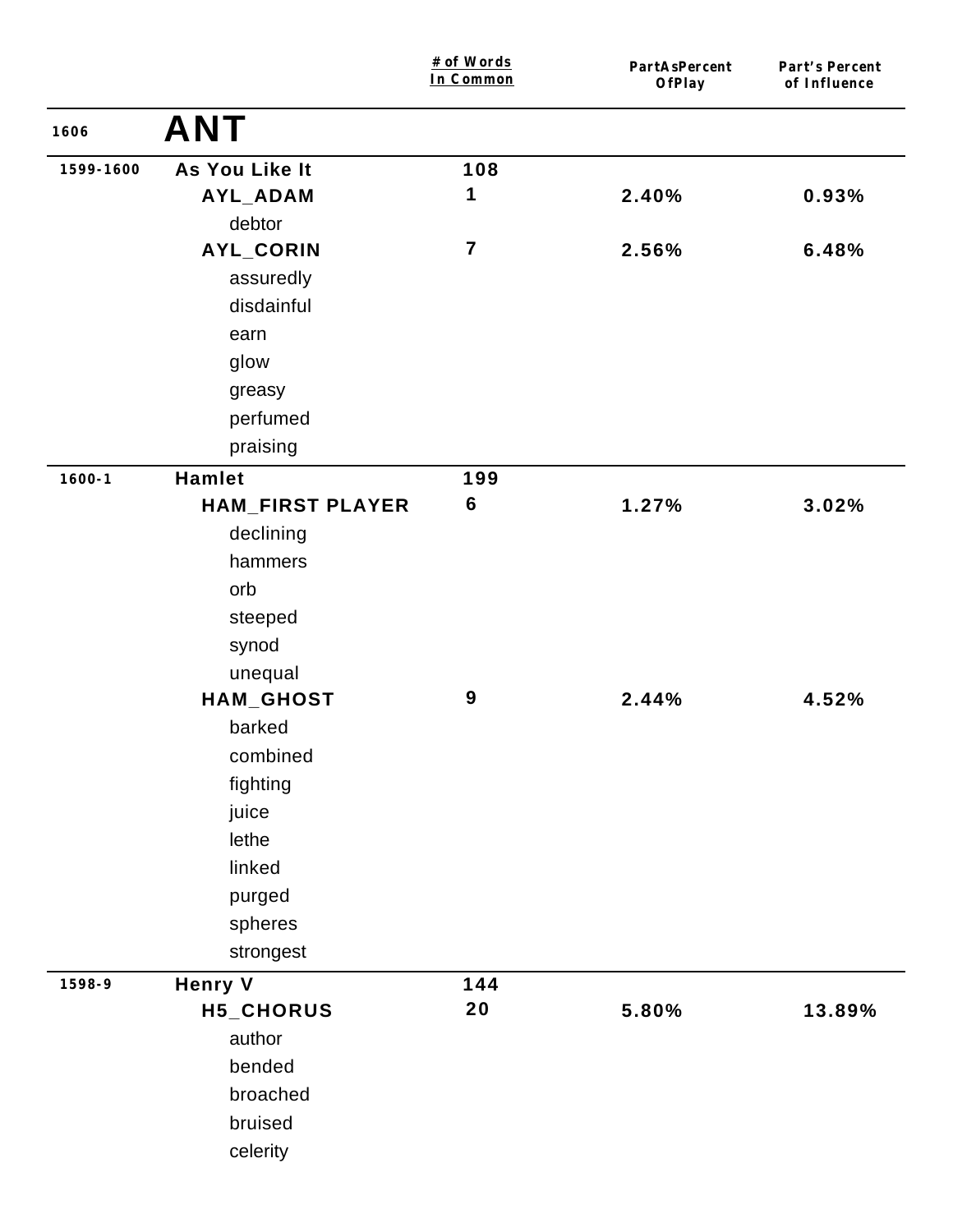|            |                      | # of Words<br>In Common | PartAsPercent<br>OfPlay | Part's Percent<br>of Influence |
|------------|----------------------|-------------------------|-------------------------|--------------------------------|
|            | claps                |                         |                         |                                |
|            | cocks                |                         |                         |                                |
|            | conquring            |                         |                         |                                |
|            | dice                 |                         |                         |                                |
|            | foils                |                         |                         |                                |
|            | ghosts               |                         |                         |                                |
|            | greatly              |                         |                         |                                |
|            | hammers              |                         |                         |                                |
|            | heave                |                         |                         |                                |
|            | helmet               |                         |                         |                                |
|            | navy                 |                         |                         |                                |
|            | neighs               |                         |                         |                                |
|            | plebeians            |                         |                         |                                |
|            | prompt               |                         |                         |                                |
|            | tackle               |                         |                         |                                |
|            | H5_MONTJOY           | $\boldsymbol{4}$        | 1.62%                   | 2.78%                          |
|            | digested             |                         |                         |                                |
|            | drench               |                         |                         |                                |
|            | licence              |                         |                         |                                |
|            | rashness             |                         |                         |                                |
| 1601       | <b>Twelfth Night</b> | 79                      |                         |                                |
|            | TN_ANTONIO           | $\overline{\mathbf{5}}$ | 4.11%                   | 6.33%                          |
|            | blemish              |                         |                         |                                |
|            | galleys              |                         |                         |                                |
|            | jaws                 |                         |                         |                                |
|            | partake              |                         |                         |                                |
|            | vacancy              |                         |                         |                                |
| $1604 - 5$ | <b>AWW</b>           |                         |                         |                                |
| 1599-1600  | As You Like It       | 114                     |                         |                                |
|            | AYL_ADAM             | $\mathbf{3}$            | 2.40%                   | 2.63%                          |
|            | practices            |                         |                         |                                |
|            | sanctified           |                         |                         |                                |
|            | seventeen            |                         |                         |                                |
|            | AYL_CORIN            | $\mathbf{3}$            | 2.56%                   | 2.63%                          |
|            | courtly              |                         |                         |                                |
|            | praising             |                         |                         |                                |
|            | sickens              |                         |                         |                                |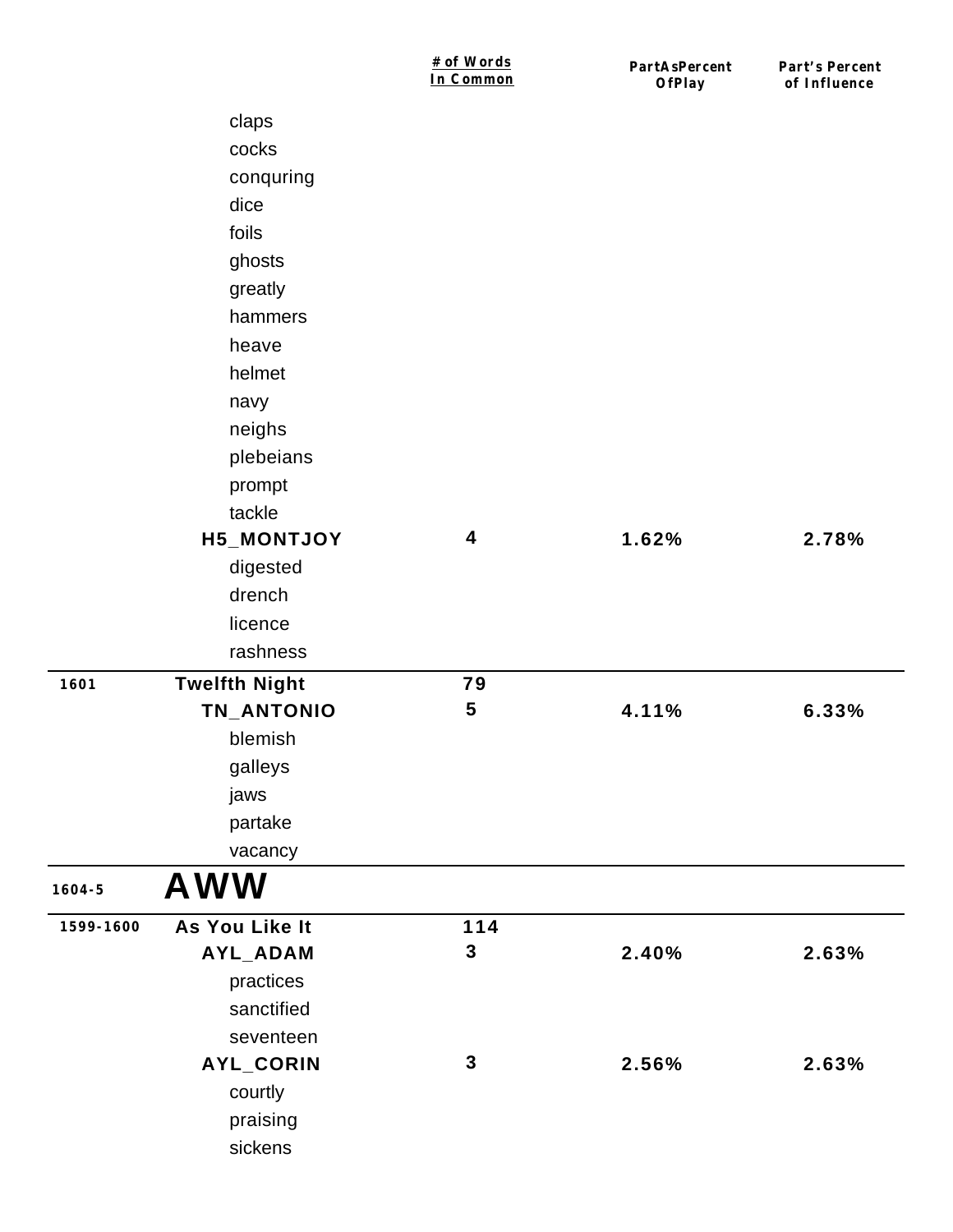|            |                         | # of Words<br>In Common | PartAsPercent<br>OfPlay | Part's Percent<br>of Influence |
|------------|-------------------------|-------------------------|-------------------------|--------------------------------|
| $1600 - 1$ | <b>Hamlet</b>           | 183                     |                         |                                |
|            | <b>HAM_FIRST PLAYER</b> | $\boldsymbol{2}$        | 1.27%                   | 1.09%                          |
|            | barefoot                |                         |                         |                                |
|            | forged                  |                         |                         |                                |
|            | HAM_GHOST               | 4                       | 2.44%                   | 2.19%                          |
|            | curd                    |                         |                         |                                |
|            | forged                  |                         |                         |                                |
|            | thorns                  |                         |                         |                                |
|            | weakest                 |                         |                         |                                |
| 1598-9     | <b>Henry V</b>          | 125                     |                         |                                |
|            | H5_CHORUS               | 8                       | 5.80%                   | 6.40%                          |
|            | eke                     |                         |                         |                                |
|            | greatly                 |                         |                         |                                |
|            | lamentation             |                         |                         |                                |
|            | solely                  |                         |                         |                                |
|            | threatens               |                         |                         |                                |
|            | toll                    |                         |                         |                                |
|            | trophy                  |                         |                         |                                |
|            | unworthiness            |                         |                         |                                |
|            | H5_MONTJOY              | 1                       | 1.62%                   | 0.80%                          |
|            | digested                |                         |                         |                                |
| 1601       | <b>Twelfth Night</b>    | 105                     |                         |                                |
|            | TN_ANTONIO              | $\mathbf{3}$            | 4.11%                   | 2.86%                          |
|            | adverse                 |                         |                         |                                |
|            | expose                  |                         |                         |                                |
|            | snatched                |                         |                         |                                |
|            | TN_VALENTINE            | 1                       | 0.52%                   | 0.95%                          |
|            | brine                   |                         |                         |                                |
| 1599-1600  | <b>AYL</b>              |                         |                         |                                |
| $1600 - 1$ | <b>Hamlet</b>           | 143                     |                         |                                |
|            | <b>HAM_FIRST PLAYER</b> | $\mathbf 3$             | 1.27%                   | 2.10%                          |
|            | antique                 |                         |                         |                                |
|            | rebellious              |                         |                         |                                |
|            | synod                   |                         |                         |                                |
|            | HAM_GHOST               | $\mathbf{3}$            | 2.44%                   | 2.10%                          |
|            | contrive                |                         |                         |                                |
|            | freeze                  |                         |                         |                                |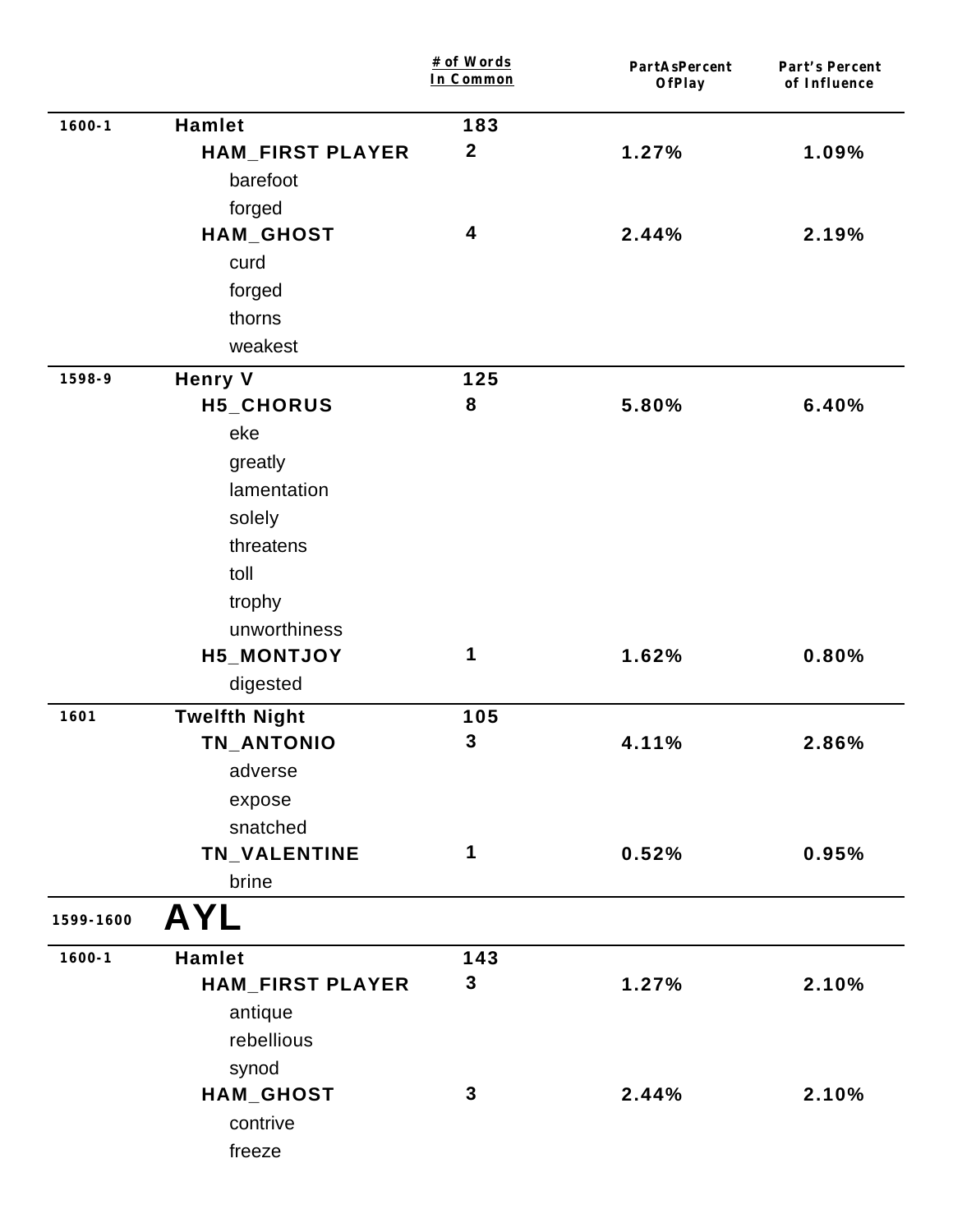|            |                         | # of Words<br>In Common | PartAsPercent<br>OfPlay | Part's Percent<br>of Influence |
|------------|-------------------------|-------------------------|-------------------------|--------------------------------|
|            | spheres                 |                         |                         |                                |
| 1598-9     | <b>Henry V</b>          | 131                     |                         |                                |
|            | H5_CHORUS               | 8                       | 5.80%                   | 6.11%                          |
|            | antique                 |                         |                         |                                |
|            | athwart                 |                         |                         |                                |
|            | creeping                |                         |                         |                                |
|            | eke                     |                         |                         |                                |
|            | freshly                 |                         |                         |                                |
|            | gesture                 |                         |                         |                                |
|            | inconstant              |                         |                         |                                |
|            | interim                 |                         |                         |                                |
|            | H5_MONTJOY              | 1                       | 1.62%                   | 0.76%                          |
|            | licence                 |                         |                         |                                |
| 1601       | <b>Twelfth Night</b>    | 81                      |                         |                                |
|            | TN_ANTONIO              | 4                       | 4.11%                   | 4.94%                          |
|            | brag                    |                         |                         |                                |
|            | markets                 |                         |                         |                                |
|            | sanctity                |                         |                         |                                |
|            | venerable               |                         |                         |                                |
| 1608       | <b>COR</b>              |                         |                         |                                |
| 1599-1600  | As You Like It          | 99                      |                         |                                |
|            | AYL_ADAM                | $\mathbf{3}$            | 2.40%                   | 3.03%                          |
|            | comely                  |                         |                         |                                |
|            | humorous                |                         |                         |                                |
|            | seventeen               |                         |                         |                                |
|            | AYL_CORIN               | $\mathbf{3}$            | 2.56%                   | 3.03%                          |
|            | earn                    |                         |                         |                                |
|            | greasy                  |                         |                         |                                |
|            | handling                |                         |                         |                                |
| $1600 - 1$ | Hamlet                  | 195                     |                         |                                |
|            | <b>HAM_FIRST PLAYER</b> | $\overline{7}$          | 1.27%                   | 3.59%                          |
|            | antique                 |                         |                         |                                |
|            | bisson                  |                         |                         |                                |
|            | bowl                    |                         |                         |                                |
|            | forged                  |                         |                         |                                |
|            | orb                     |                         |                         |                                |
|            | speechless              |                         |                         |                                |
|            |                         |                         |                         |                                |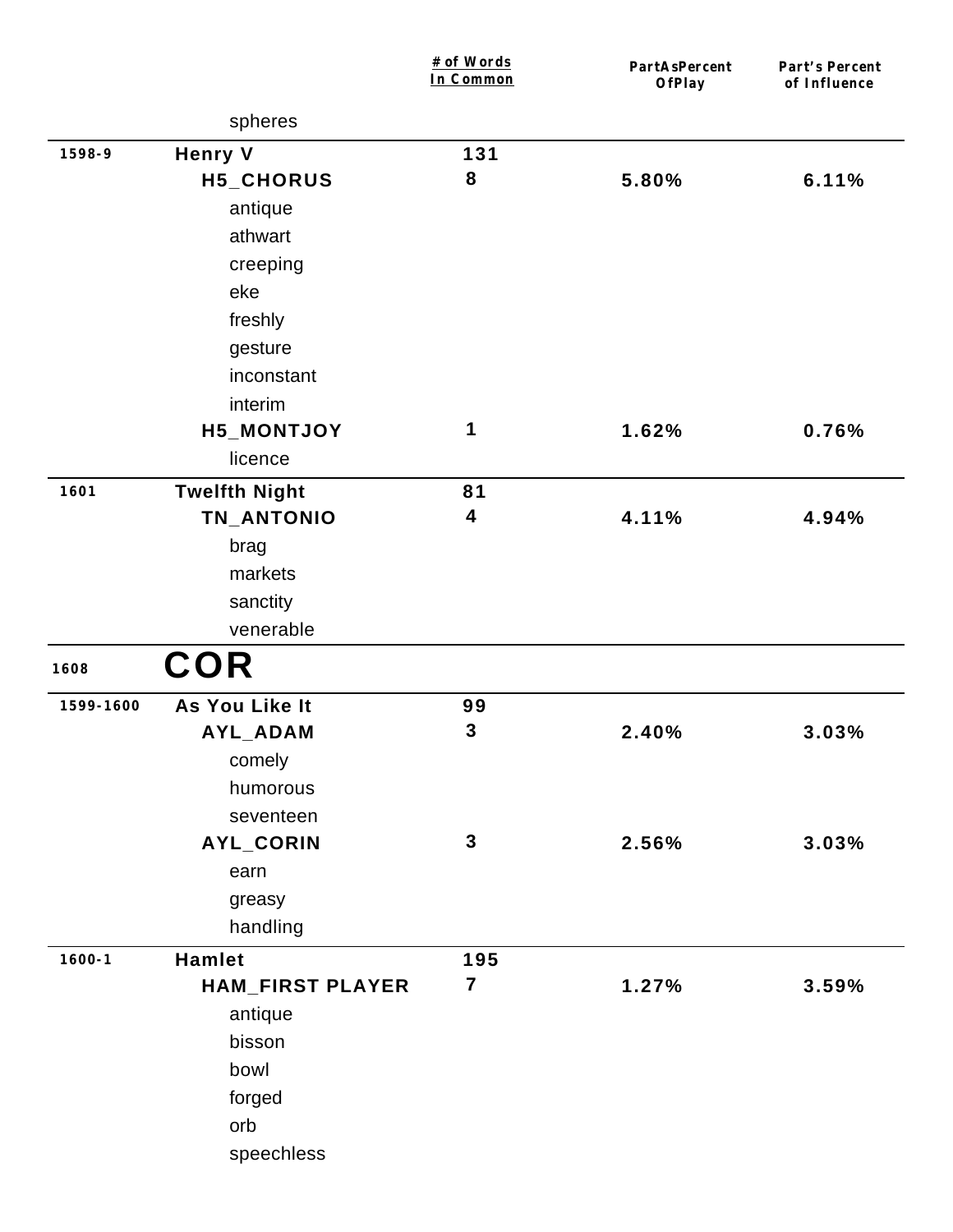|        |                      | # of Words<br>In Common | PartAsPercent<br>OfPlay | Part's Percent<br>of Influence |
|--------|----------------------|-------------------------|-------------------------|--------------------------------|
|        | synod                |                         |                         |                                |
|        | HAM_GHOST            | $\overline{7}$          | 2.44%                   | 3.59%                          |
|        | fighting             |                         |                         |                                |
|        | forged               |                         |                         |                                |
|        | harrow               |                         |                         |                                |
|        | howsoever            |                         |                         |                                |
|        | strongest            |                         |                         |                                |
|        | tetter               |                         |                         |                                |
|        | traitorous           |                         |                         |                                |
| 1598-9 | <b>Henry V</b>       | 164                     |                         |                                |
|        | H5_CHORUS            | 17                      | 5.80%                   | 10.37%                         |
|        | acceptance           |                         |                         |                                |
|        | antique              |                         |                         |                                |
|        | author               |                         |                         |                                |
|        | babies               |                         |                         |                                |
|        | beach                |                         |                         |                                |
|        | beholding            |                         |                         |                                |
|        | bended               |                         |                         |                                |
|        | confused             |                         |                         |                                |
|        | creeping             |                         |                         |                                |
|        | lamentation          |                         |                         |                                |
|        | linger               |                         |                         |                                |
|        | plebeians            |                         |                         |                                |
|        | prompt               |                         |                         |                                |
|        | shouts               |                         |                         |                                |
|        | solely               |                         |                         |                                |
|        | transported          |                         |                         |                                |
|        | trophy               |                         |                         |                                |
|        | H5_MONTJOY           | 4                       | 1.62%                   | 2.44%                          |
|        | admire               |                         |                         |                                |
|        | fester               |                         |                         |                                |
|        | gulf                 |                         |                         |                                |
|        | mercenary            |                         |                         |                                |
| 1601   | <b>Twelfth Night</b> | 96<br>5                 |                         |                                |
|        | TN_ANTONIO           |                         | 4.11%                   | 5.21%                          |
|        | apprehended          |                         |                         |                                |
|        | brag                 |                         |                         |                                |
|        | partake              |                         |                         |                                |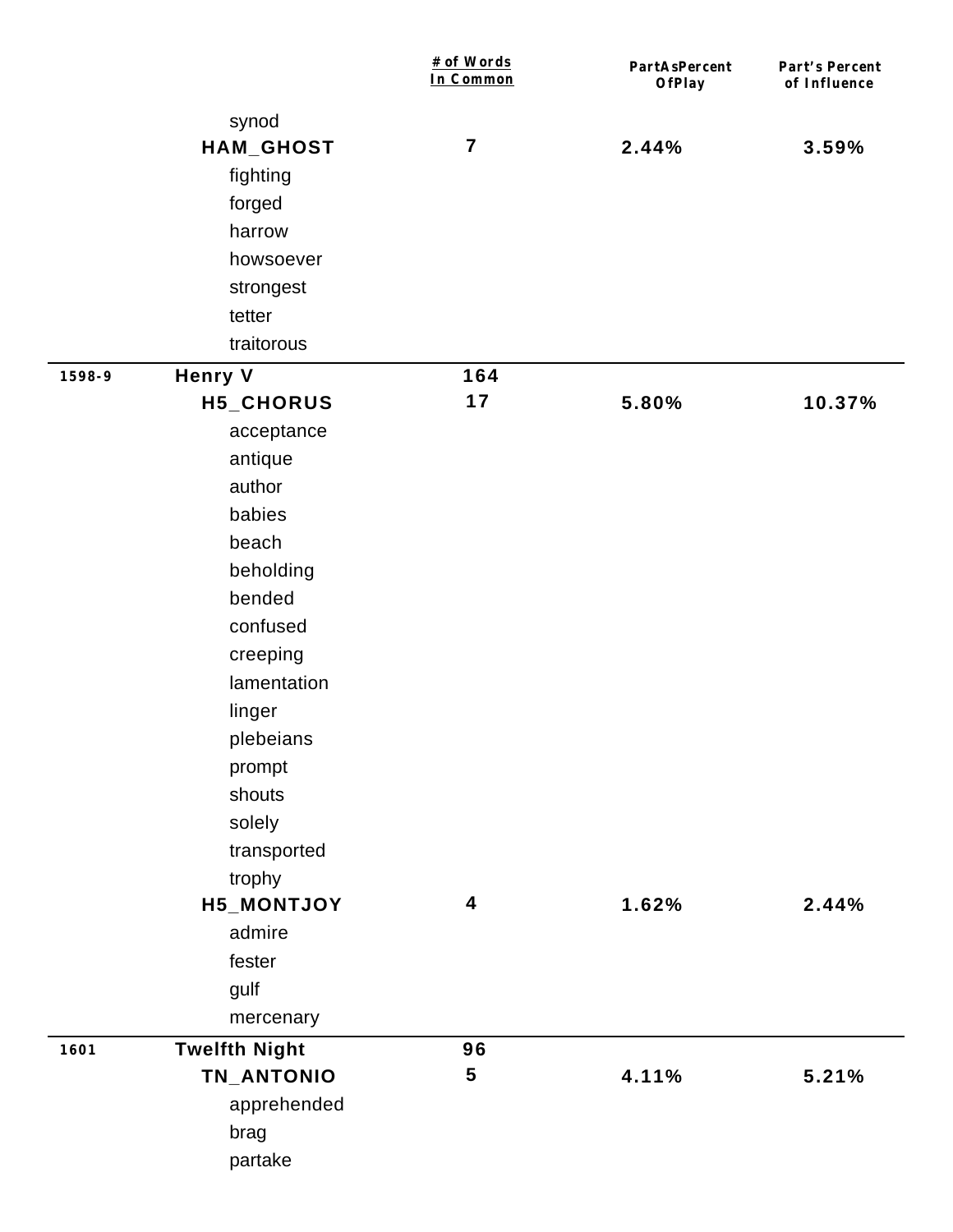|            |                         | # of Words<br>In Common | PartAsPercent<br><b>OfPlay</b> | Part's Percent<br>of Influence |
|------------|-------------------------|-------------------------|--------------------------------|--------------------------------|
|            | twin                    |                         |                                |                                |
|            | upbraid                 |                         |                                |                                |
|            | TN_VALENTINE            | 1                       | 0.52%                          | 1.04%                          |
|            | veiled                  |                         |                                |                                |
| 1610       | <b>CYM</b>              |                         |                                |                                |
| 1599-1600  | As You Like It          | 113                     |                                |                                |
|            | AYL_ADAM                | 4                       | 2.40%                          | 3.54%                          |
|            | corners                 |                         |                                |                                |
|            | debtor                  |                         |                                |                                |
|            | gasp                    |                         |                                |                                |
|            | ravens                  |                         |                                |                                |
|            | AYL_CORIN               | 4                       | 2.56%                          | 3.54%                          |
|            | courtly                 |                         |                                |                                |
|            | graze                   |                         |                                |                                |
|            | sale                    |                         |                                |                                |
|            | turf                    |                         |                                |                                |
| $1600 - 1$ | Hamlet                  | 218                     |                                |                                |
|            | <b>HAM_FIRST PLAYER</b> | 8                       | 1.27%                          | 3.67%                          |
|            | blanket                 |                         |                                |                                |
|            | bowl                    |                         |                                |                                |
|            | forged                  |                         |                                |                                |
|            | roused                  |                         |                                |                                |
|            | speechless              |                         |                                |                                |
|            | steeped                 |                         |                                |                                |
|            | striking                |                         |                                |                                |
|            | synod                   |                         |                                |                                |
|            | HAM_GHOST               | $11$                    | 2.44%                          | 5.05%                          |
|            | doomed                  |                         |                                |                                |
|            | duller                  |                         |                                |                                |
|            | fighting                |                         |                                |                                |
|            | forged                  |                         |                                |                                |
|            | garbage                 |                         |                                |                                |
|            | gins                    |                         |                                |                                |
|            | hand-in-hand            |                         |                                |                                |
|            | mornings                |                         |                                |                                |
|            | pursuest                |                         |                                |                                |
|            | radiant                 |                         |                                |                                |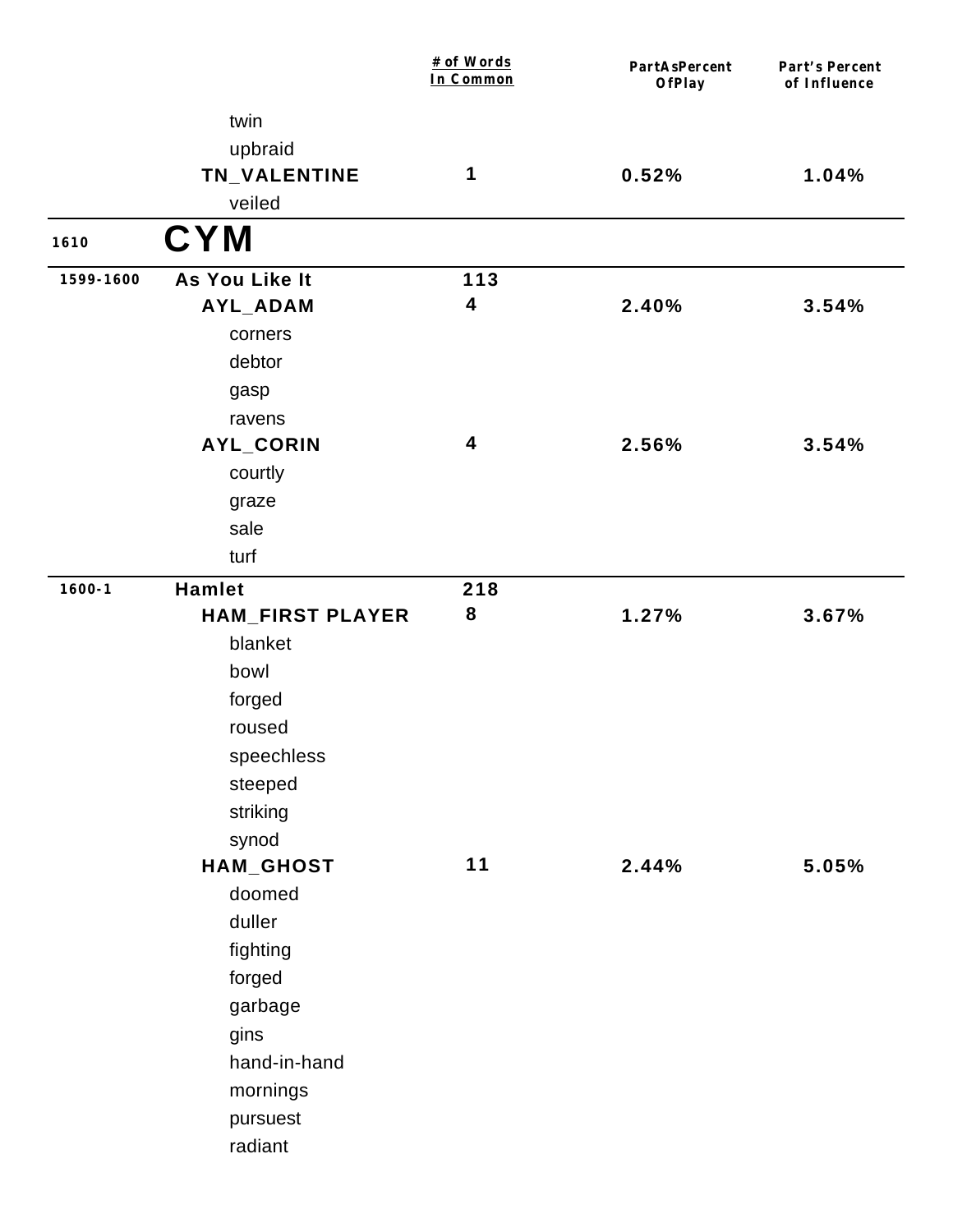|           |                      | # of Words<br>In Common | PartAsPercent<br><b>OfPlay</b> | Part's Percent<br>of Influence |
|-----------|----------------------|-------------------------|--------------------------------|--------------------------------|
|           | vigour               |                         |                                |                                |
| 1598-9    | <b>Henry V</b>       | 185                     |                                |                                |
|           | H5_CHORUS            | 15                      | 5.80%                          | 8.11%                          |
|           | abridgement          |                         |                                |                                |
|           | athwart              |                         |                                |                                |
|           | beach                |                         |                                |                                |
|           | charming             |                         |                                |                                |
|           | clocks               |                         |                                |                                |
|           | dedicate             |                         |                                |                                |
|           | enriched             |                         |                                |                                |
|           | freshly              |                         |                                |                                |
|           | ghosts               |                         |                                |                                |
|           | hum                  |                         |                                |                                |
|           | imagined             |                         |                                |                                |
|           | mornings             |                         |                                |                                |
|           | ordnance             |                         |                                |                                |
|           | sacrifices           |                         |                                |                                |
|           | unworthiness         |                         |                                |                                |
|           | <b>H5_MONTJOY</b>    | 1                       | 1.62%                          | 0.54%                          |
|           | condemnation         |                         |                                |                                |
| 1601      | <b>Twelfth Night</b> | 102                     |                                |                                |
|           | TN_ANTONIO           | $\mathbf{3}$            | 4.11%                          | 2.94%                          |
|           | brag                 |                         |                                |                                |
|           | kindnesses           |                         |                                |                                |
|           | venerable            |                         |                                |                                |
| 1598-9    | H <sub>5</sub>       |                         |                                |                                |
| 1599-1600 | As You Like It       | 133                     |                                |                                |
|           | AYL_ADAM             | 5                       | 2.40%                          | 3.76%                          |
|           | accord               |                         |                                |                                |
|           | frosty               |                         |                                |                                |
|           | gasp                 |                         |                                |                                |
|           | humorous             |                         |                                |                                |
|           | practices            |                         |                                |                                |
|           | AYL_CORIN            | 4                       | 2.56%                          | 3.01%                          |
|           | disdainful           |                         |                                |                                |
|           | earn                 |                         |                                |                                |
|           | handling             |                         |                                |                                |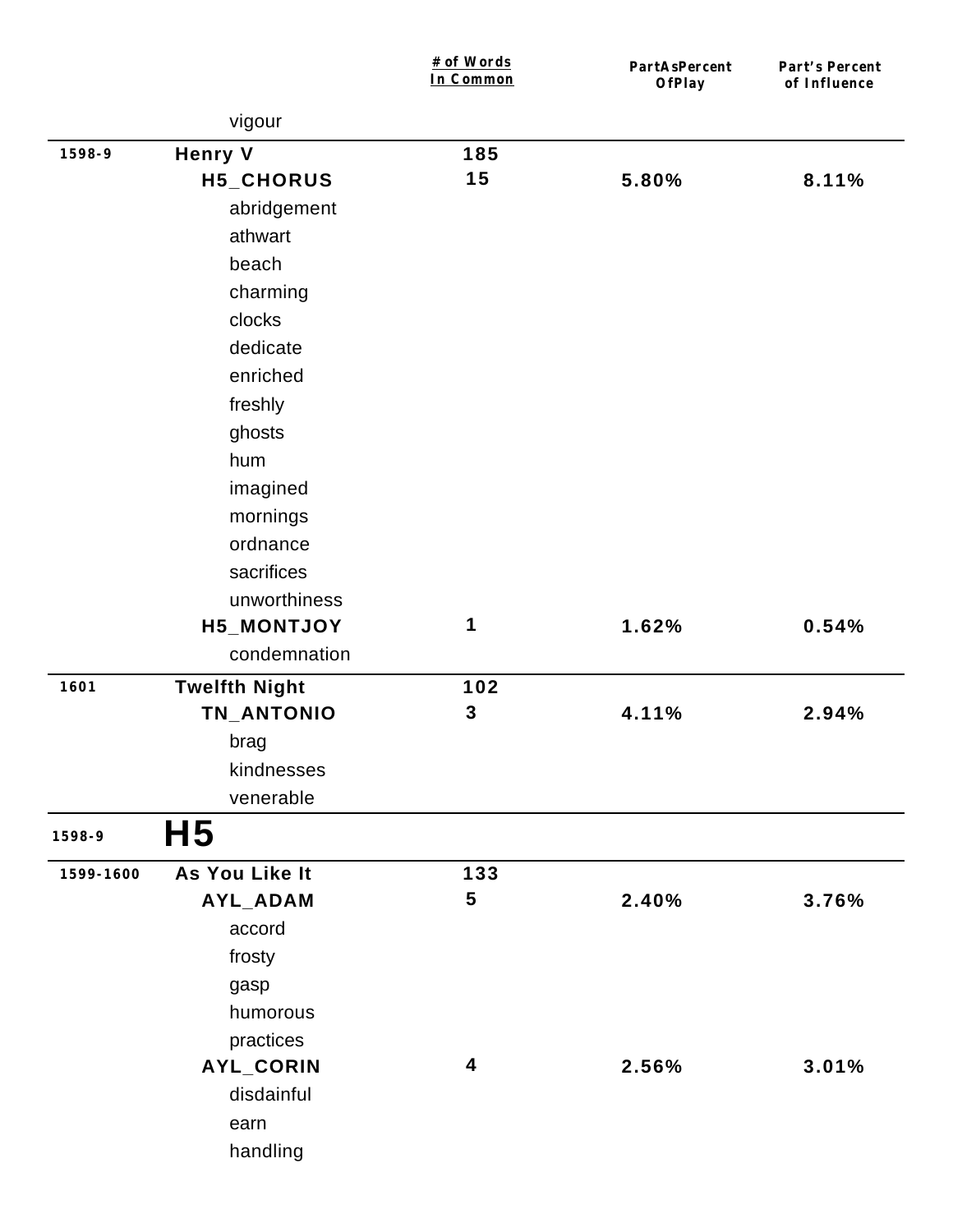|            |                         | # of Words<br>In Common | PartAsPercent<br>OfPlay | Part's Percent<br>of Influence |
|------------|-------------------------|-------------------------|-------------------------|--------------------------------|
|            | turf                    |                         |                         |                                |
| $1600 - 1$ | <b>Hamlet</b>           | 227                     |                         |                                |
|            | <b>HAM_FIRST PLAYER</b> | 4                       | 1.27%                   | 1.76%                          |
|            | antique                 |                         |                         |                                |
|            | hammers                 |                         |                         |                                |
|            | lank                    |                         |                         |                                |
|            | steeped                 |                         |                         |                                |
|            | HAM_GHOST               | 8                       | 2.44%                   | 3.52%                          |
|            | fighting                |                         |                         |                                |
|            | howsoever               |                         |                         |                                |
|            | imperfections           |                         |                         |                                |
|            | luxury                  |                         |                         |                                |
|            | mornings                |                         |                         |                                |
|            | purged                  |                         |                         |                                |
|            | reckning                |                         |                         |                                |
|            | seduce                  |                         |                         |                                |
| 1601       | <b>Twelfth Night</b>    | 113                     |                         |                                |
|            | TN_ANTONIO              | 4                       | 4.11%                   | 3.54%                          |
|            | apprehended             |                         |                         |                                |
|            | brag                    |                         |                         |                                |
|            | idol                    |                         |                         |                                |
|            | jaws                    |                         |                         |                                |
|            | TN_VALENTINE            | 1                       | 0.52%                   | 0.88%                          |
|            | element                 |                         |                         |                                |
| $1600 - 1$ | <b>HAM</b>              |                         |                         |                                |
| 1599-1600  | As You Like It          | 141                     |                         |                                |
|            | AYL_ADAM                | 8                       | 2.40%                   | 5.67%                          |
|            | accord                  |                         |                         |                                |
|            | bonny                   |                         |                         |                                |
|            | humorous                |                         |                         |                                |
|            | overcome                |                         |                         |                                |
|            | practices               |                         |                         |                                |
|            | rebellious              |                         |                         |                                |
|            | sanctified              |                         |                         |                                |
|            | sparrow                 |                         |                         |                                |
|            | AYL_CORIN               | 4                       | 2.56%                   | 2.84%                          |
|            | glow                    |                         |                         |                                |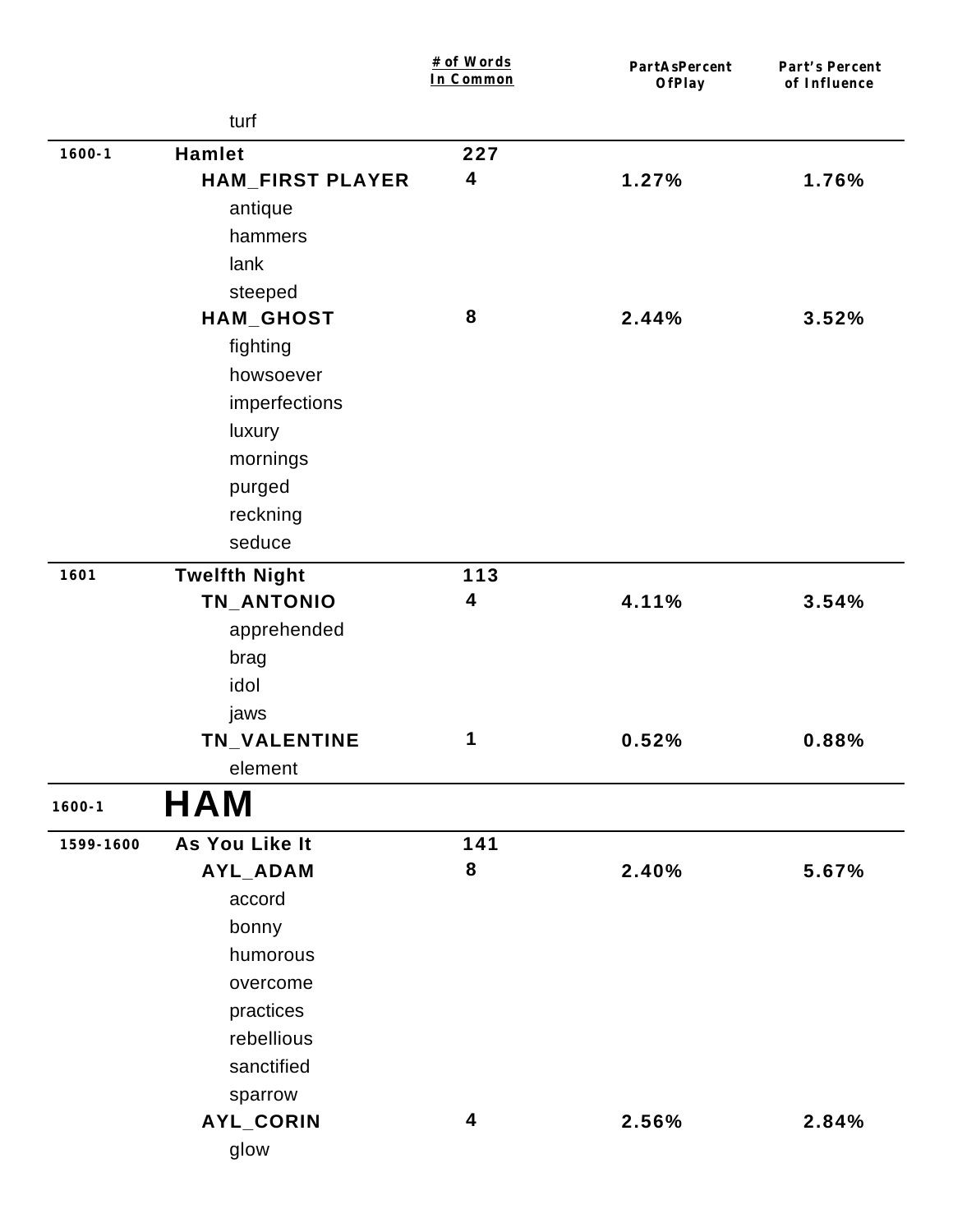|        |                      | # of Words<br>In Common | PartAsPercent<br>OfPlay | Part's Percent<br>of Influence |
|--------|----------------------|-------------------------|-------------------------|--------------------------------|
|        | recks                |                         |                         |                                |
|        | sale                 |                         |                         |                                |
|        | turf                 |                         |                         |                                |
| 1598-9 | <b>Henry V</b>       | 229                     |                         |                                |
|        | H5_CHORUS            | 23                      | 5.80%                   | 10.04%                         |
|        | antique              |                         |                         |                                |
|        | author               |                         |                         |                                |
|        | bended               |                         |                         |                                |
|        | carriages            |                         |                         |                                |
|        | dalliance            |                         |                         |                                |
|        | define               |                         |                         |                                |
|        | foils                |                         |                         |                                |
|        | ghosts               |                         |                         |                                |
|        | grapple              |                         |                         |                                |
|        | greatly              |                         |                         |                                |
|        | hammers              |                         |                         |                                |
|        | hilts                |                         |                         |                                |
|        | invites              |                         |                         |                                |
|        | lank                 |                         |                         |                                |
|        | majestical           |                         |                         |                                |
|        | mirror               |                         |                         |                                |
|        | mornings             |                         |                         |                                |
|        | ordnance             |                         |                         |                                |
|        | pith                 |                         |                         |                                |
|        | plucks               |                         |                         |                                |
|        | trophy               |                         |                         |                                |
|        | unprofitable         |                         |                         |                                |
|        | whispers             |                         |                         |                                |
|        | H5_MONTJOY           | 6                       | 1.62%                   | 2.62%                          |
|        | digested             |                         |                         |                                |
|        | gore                 |                         |                         |                                |
|        | gulf                 |                         |                         |                                |
|        | licence              |                         |                         |                                |
|        | rashness             |                         |                         |                                |
|        | repentance           |                         |                         |                                |
| 1601   | <b>Twelfth Night</b> | 171                     |                         |                                |
|        | TN_ANTONIO           | 8                       | 4.11%                   | 4.68%                          |
|        | apple                |                         |                         |                                |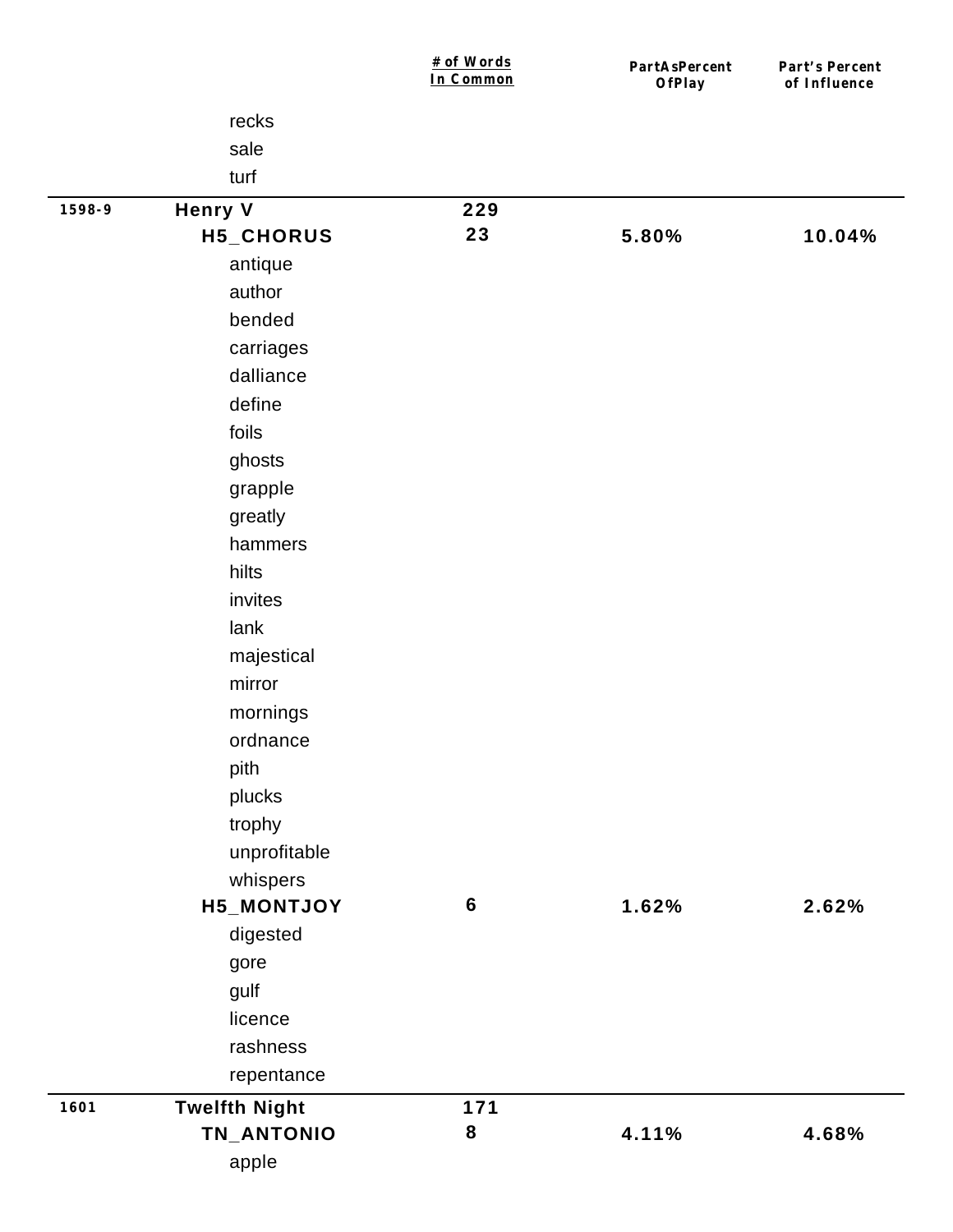|            |                         | # of Words<br>In Common | PartAsPercent<br>OfPlay | Part's Percent<br>of Influence |
|------------|-------------------------|-------------------------|-------------------------|--------------------------------|
|            | bespeak                 |                         |                         |                                |
|            | cleft                   |                         |                         |                                |
|            | idol                    |                         |                         |                                |
|            | jaws                    |                         |                         |                                |
|            | pirate                  |                         |                         |                                |
|            | sea-fight               |                         |                         |                                |
|            | vacancy                 |                         |                         |                                |
|            | TN_VALENTINE            | $\boldsymbol{2}$        | 0.52%                   | 1.17%                          |
|            | element                 |                         |                         |                                |
|            | lasting                 |                         |                         |                                |
| 1606       | <b>MAC</b>              |                         |                         |                                |
| 1599-1600  | As You Like It          | 79                      |                         |                                |
|            | AYL_ADAM                | $\mathbf{2}$            | 2.40%                   | 2.53%                          |
|            | overcome                |                         |                         |                                |
|            | rebellious              |                         |                         |                                |
|            | AYL_CORIN               | 1                       | 2.56%                   | 1.27%                          |
|            | surgery                 |                         |                         |                                |
| $1600 - 1$ | <b>Hamlet</b>           | 171                     |                         |                                |
|            | <b>HAM_FIRST PLAYER</b> | $\overline{\mathbf{7}}$ | 1.27%                   | 4.09%                          |
|            | alarm                   |                         |                         |                                |
|            | blanket                 |                         |                         |                                |
|            | eterne                  |                         |                         |                                |
|            | nave                    |                         |                         |                                |
|            | neutral                 |                         |                         |                                |
|            | rebellious              |                         |                         |                                |
|            | steeped                 |                         |                         |                                |
|            | HAM_GHOST               | $\boldsymbol{4}$        | 2.44%                   | 2.34%                          |
|            | combined                |                         |                         |                                |
|            | gins                    |                         |                         |                                |
|            | juice                   |                         |                         |                                |
|            | purged                  |                         |                         |                                |
| 1598-9     | <b>Henry V</b>          | 128                     |                         |                                |
|            | H5_CHORUS               | 13                      | 5.80%                   | 10.16%                         |
|            | confused                |                         |                         |                                |
|            | dedicate                |                         |                         |                                |
|            | forge                   |                         |                         |                                |
|            | ghosts                  |                         |                         |                                |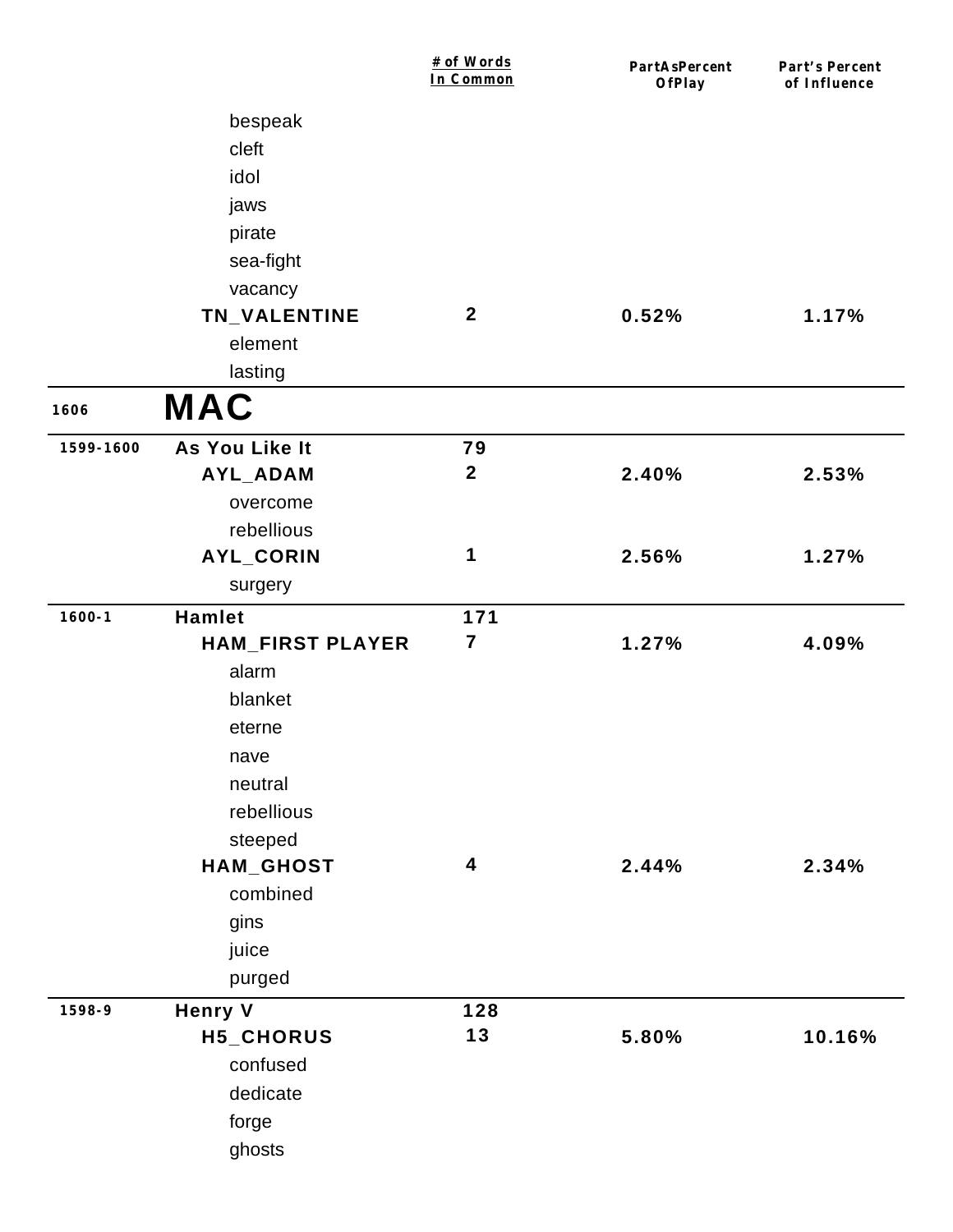|            |                         | # of Words<br>In Common | PartAsPercent<br>OfPlay | Part's Percent<br>of Influence |
|------------|-------------------------|-------------------------|-------------------------|--------------------------------|
|            | interim                 |                         |                         |                                |
|            | invites                 |                         |                         |                                |
|            | plucks                  |                         |                         |                                |
|            | solely                  |                         |                         |                                |
|            | threatens               |                         |                         |                                |
|            | transported             |                         |                         |                                |
|            | watchful                |                         |                         |                                |
|            | whatever                |                         |                         |                                |
|            | whispers                |                         |                         |                                |
|            | H5_MONTJOY              | 4                       | 1.62%                   | 3.13%                          |
|            | gore                    |                         |                         |                                |
|            | gulf                    |                         |                         |                                |
|            | rebuked                 |                         |                         |                                |
|            | repentance              |                         |                         |                                |
| 1601       | <b>Twelfth Night</b>    | 68                      |                         |                                |
|            | TN_ANTONIO              | 5                       | 4.11%                   | 7.35%                          |
|            | brag                    |                         |                         |                                |
|            | filed                   |                         |                         |                                |
|            | sanctity                |                         |                         |                                |
|            | upbraid                 |                         |                         |                                |
|            | viewing                 |                         |                         |                                |
| 1603       | <b>MM</b>               |                         |                         |                                |
| 1599-1600  | As You Like It          | 97                      |                         |                                |
|            | AYL_ADAM                | $\overline{\mathbf{5}}$ | 2.40%                   | 5.15%                          |
|            | corners                 |                         |                         |                                |
|            | overheard               |                         |                         |                                |
|            | rowland                 |                         |                         |                                |
|            | seventeen               |                         |                         |                                |
|            | thrifty                 |                         |                         |                                |
|            | AYL_CORIN               | $\boldsymbol{2}$        | 2.56%                   | 2.06%                          |
|            | enquired                |                         |                         |                                |
|            | mistresss               |                         |                         |                                |
| $1600 - 1$ | Hamlet                  | 189                     |                         |                                |
|            | <b>HAM_FIRST PLAYER</b> | $\boldsymbol{2}$        | 1.27%                   | 1.06%                          |
|            | speechless              |                         |                         |                                |
|            | striking                |                         |                         |                                |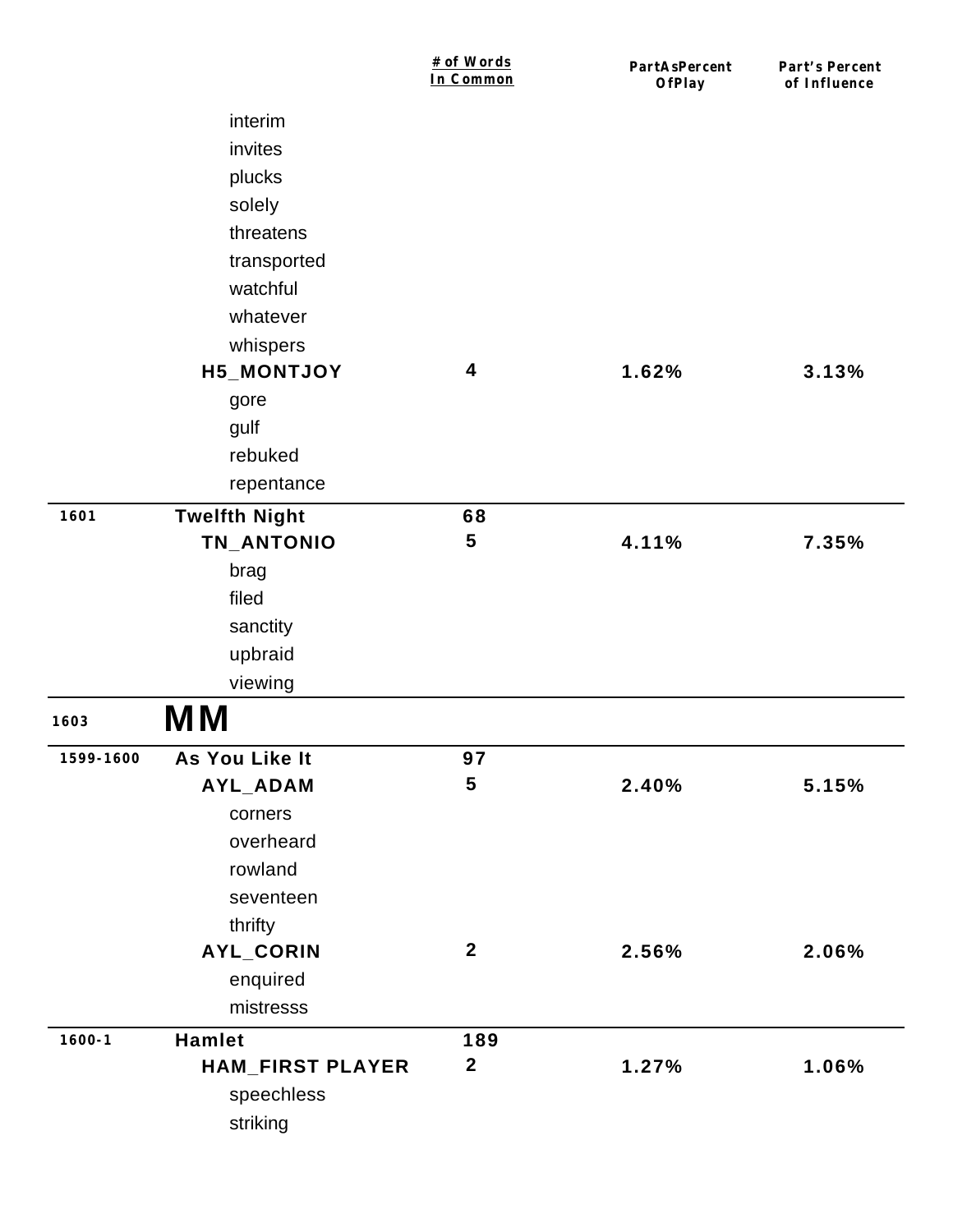|            |                                    | # of Words<br>In Common | PartAsPercent<br>OfPlay | Part's Percent<br>of Influence |
|------------|------------------------------------|-------------------------|-------------------------|--------------------------------|
|            | HAM_GHOST                          | $\bf 6$                 | 2.44%                   | 3.17%                          |
|            | combined                           |                         |                         |                                |
|            | howsoever                          |                         |                         |                                |
|            | incest                             |                         |                         |                                |
|            | luxury                             |                         |                         |                                |
|            | reckning                           |                         |                         |                                |
|            | vigour                             |                         |                         |                                |
| 1598-9     | <b>Henry V</b>                     | 136                     |                         |                                |
|            | H5_CHORUS                          | $12$                    | 5.80%                   | 8.82%                          |
|            | athwart                            |                         |                         |                                |
|            | celerity                           |                         |                         |                                |
|            | dedicate                           |                         |                         |                                |
|            | enriched                           |                         |                         |                                |
|            | fills                              |                         |                         |                                |
|            | freshly                            |                         |                         |                                |
|            | imagined                           |                         |                         |                                |
|            | inconstant                         |                         |                         |                                |
|            | lamentation                        |                         |                         |                                |
|            | pith                               |                         |                         |                                |
|            | plucks                             |                         |                         |                                |
|            | unprofitable                       | 4                       | 1.62%                   | 2.94%                          |
|            | H5_MONTJOY<br>bruise               |                         |                         |                                |
|            | condemnation                       |                         |                         |                                |
|            | effusion                           |                         |                         |                                |
|            | licence                            |                         |                         |                                |
| 1601       |                                    |                         |                         |                                |
|            | <b>Twelfth Night</b><br>TN_ANTONIO | 79<br>4                 | 4.11%                   | 5.06%                          |
|            | adverse                            |                         |                         |                                |
|            | blemish                            |                         |                         |                                |
|            | pirate                             |                         |                         |                                |
|            | suburbs                            |                         |                         |                                |
| $1603 - 4$ | OTH                                |                         |                         |                                |
| 1599-1600  | As You Like It                     | 115                     |                         |                                |
|            | AYL_ADAM                           | $\boldsymbol{2}$        | 2.40%                   | 1.74%                          |
|            | practices                          |                         |                         |                                |
|            | sanctified                         |                         |                         |                                |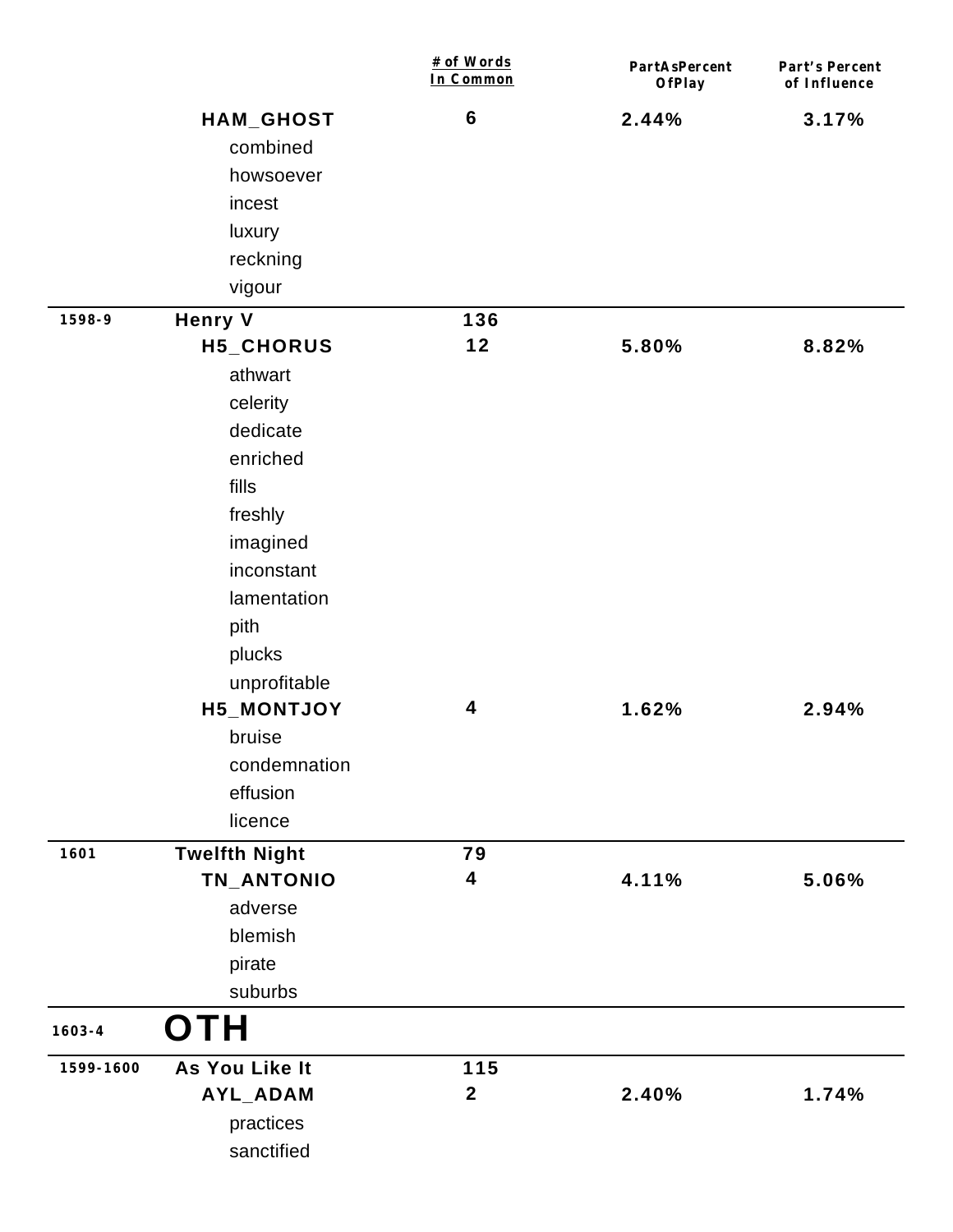|            |                         | # of Words<br>In Common | PartAsPercent<br>OfPlay | Part's Percent<br>of Influence |
|------------|-------------------------|-------------------------|-------------------------|--------------------------------|
|            | AYL_CORIN               | $6\phantom{1}6$         | 2.56%                   | 5.22%                          |
|            | earn                    |                         |                         |                                |
|            | graze                   |                         |                         |                                |
|            | pageant                 |                         |                         |                                |
|            | perfumed                |                         |                         |                                |
|            | surgery                 |                         |                         |                                |
|            | uncleanly               |                         |                         |                                |
| $1600 - 1$ | Hamlet                  | 235                     |                         |                                |
|            | <b>HAM_FIRST PLAYER</b> | 4                       | 1.27%                   | 1.70%                          |
|            | antique                 |                         |                         |                                |
|            | barefoot                |                         |                         |                                |
|            | flaming                 |                         |                         |                                |
|            | steeped                 |                         |                         |                                |
| 1598-9     | <b>Henry V</b>          | 177                     |                         |                                |
|            | H5_CHORUS               | 20                      | 5.80%                   | 11.30%                         |
|            | acceptance              |                         |                         |                                |
|            | antique                 |                         |                         |                                |
|            | bruised                 |                         |                         |                                |
|            | confused                |                         |                         |                                |
|            | fills                   |                         |                         |                                |
|            | gesture                 |                         |                         |                                |
|            | greatly                 |                         |                         |                                |
|            | heave                   |                         |                         |                                |
|            | hum                     |                         |                         |                                |
|            | interim                 |                         |                         |                                |
|            | linger                  |                         |                         |                                |
|            | pith                    |                         |                         |                                |
|            | plucks                  |                         |                         |                                |
|            | prompt                  |                         |                         |                                |
|            | ruminate                |                         |                         |                                |
|            | shrill                  |                         |                         |                                |
|            | surge                   |                         |                         |                                |
|            | transported             |                         |                         |                                |
|            | whatever                |                         |                         |                                |
|            | whistle                 |                         |                         |                                |
| 1601       | <b>Twelfth Night</b>    | 105                     |                         |                                |
|            | TN_ANTONIO              | 1                       | 4.11%                   | 0.95%                          |
|            | galleys                 |                         |                         |                                |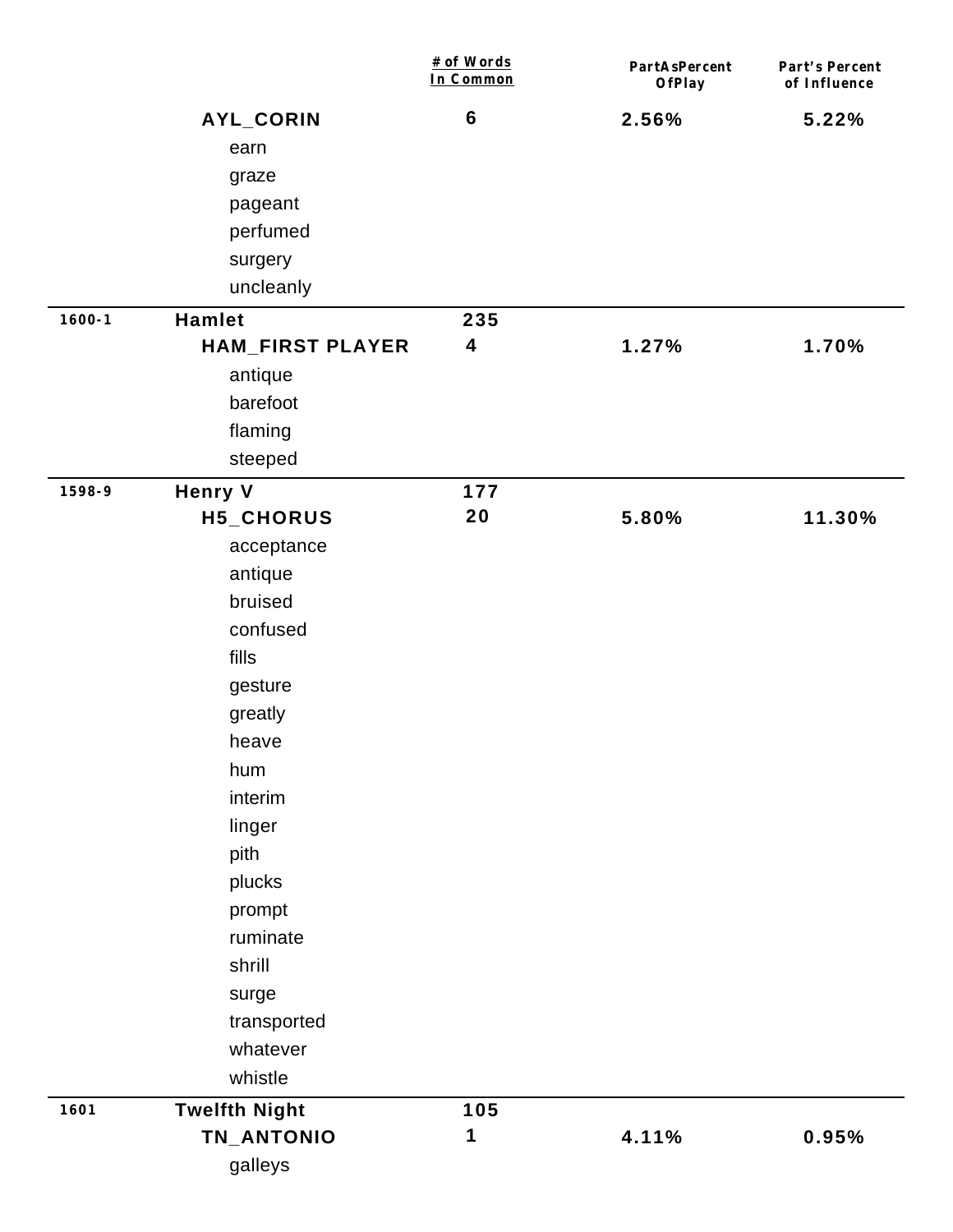|             |                         | # of Words<br>In Common | PartAsPercent<br>OfPlay | Part's Percent<br>of Influence |
|-------------|-------------------------|-------------------------|-------------------------|--------------------------------|
| 1601        | <b>TN</b>               |                         |                         |                                |
| 1599-1600   | As You Like It          | 80                      |                         |                                |
|             | AYL_ADAM                | 1                       | 2.40%                   | 1.25%                          |
|             | ravens                  |                         |                         |                                |
| $1600 - 1$  | Hamlet                  | 171                     |                         |                                |
|             | <b>HAM_FIRST PLAYER</b> | 1                       | 1.27%                   | 0.58%                          |
|             | orb                     |                         |                         |                                |
|             | HAM_GHOST               | $\overline{7}$          | 2.44%                   | 4.09%                          |
|             | blazon                  |                         |                         |                                |
|             | lethe                   |                         |                         |                                |
|             | purged                  |                         |                         |                                |
|             | radiant                 |                         |                         |                                |
|             | scent                   |                         |                         |                                |
|             | spheres                 |                         |                         |                                |
|             | whet                    |                         |                         |                                |
| 1598-9      | <b>Henry V</b>          | 117                     |                         |                                |
|             | H5_CHORUS               | 8                       | 5.80%                   | 6.84%                          |
|             | grapple                 |                         |                         |                                |
|             | inconstant              |                         |                         |                                |
|             | invites                 |                         |                         |                                |
|             | murmur                  |                         |                         |                                |
|             | prompt                  |                         |                         |                                |
|             | shrill                  |                         |                         |                                |
|             | vainness                |                         |                         |                                |
|             | wardrobe                |                         |                         |                                |
|             | H5_MONTJOY              | $\mathbf{3}$            | 1.62%                   | 2.56%                          |
|             | admire                  |                         |                         |                                |
|             | gore                    |                         |                         |                                |
|             | licence                 |                         |                         |                                |
| $1613 - 14$ | <b>TNK</b>              |                         |                         |                                |
| 1599-1600   | As You Like It          | 128                     |                         |                                |
|             | AYL_ADAM                | $\overline{\mathbf{4}}$ | 2.40%                   | 3.13%                          |
|             | bonny                   |                         |                         |                                |
|             | comely                  |                         |                         |                                |
|             | ravens                  |                         |                         |                                |
|             | rebellious              |                         |                         |                                |
|             |                         |                         |                         |                                |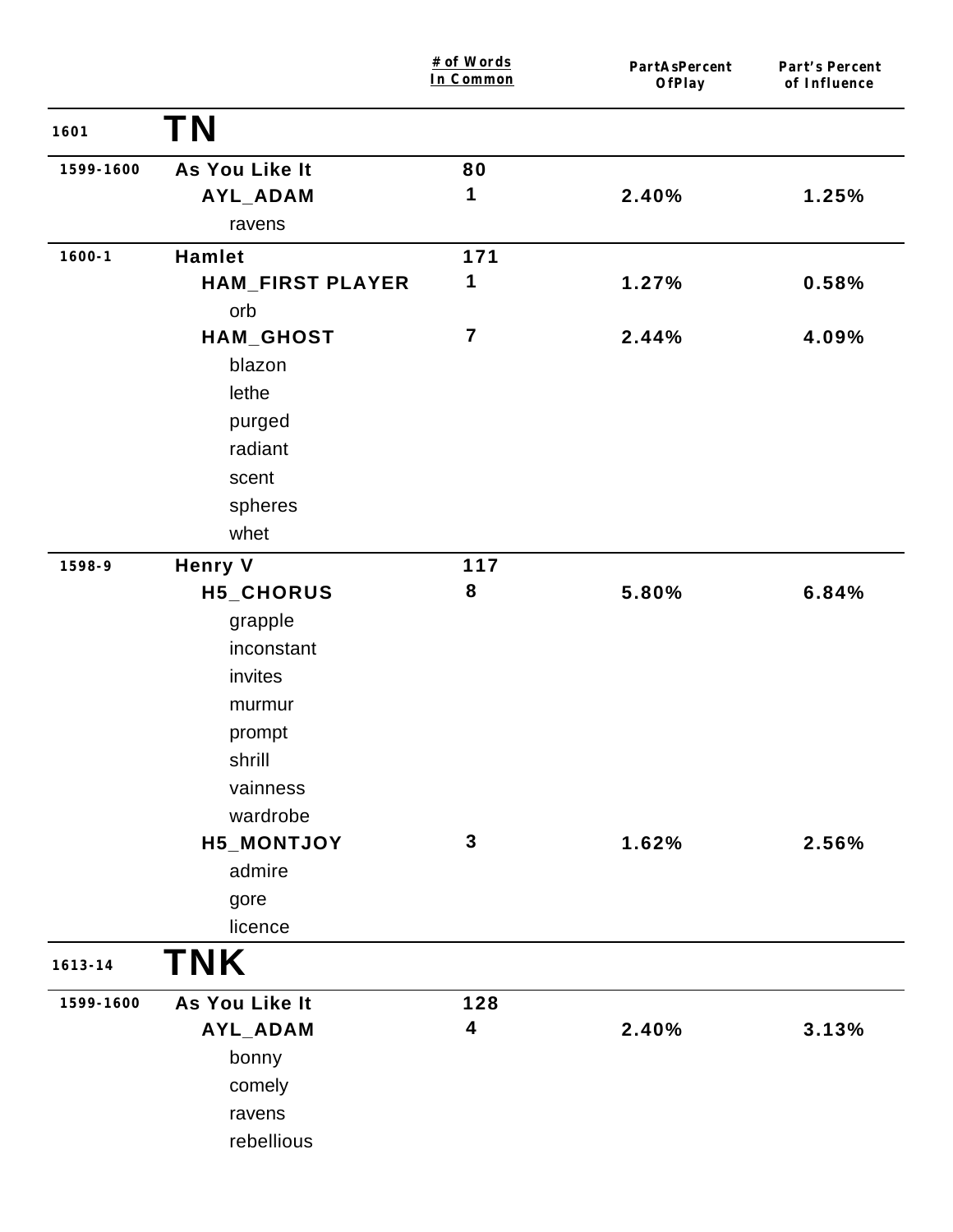|            |                         | # of Words<br>In Common | PartAsPercent<br><b>OfPlay</b> | Part's Percent<br>of Influence |
|------------|-------------------------|-------------------------|--------------------------------|--------------------------------|
|            | AYL_CORIN               | $\boldsymbol{2}$        | 2.56%                          | 1.56%                          |
|            | enquired                |                         |                                |                                |
|            | ganymede                |                         |                                |                                |
| $1600 - 1$ | <b>Hamlet</b>           | 184                     |                                |                                |
|            | <b>HAM_FIRST PLAYER</b> | $\overline{\mathbf{4}}$ | 1.27%                          | 2.17%                          |
|            | flaming                 |                         |                                |                                |
|            | neutral                 |                         |                                |                                |
|            | rebellious              |                         |                                |                                |
|            | synod                   |                         |                                |                                |
|            | HAM_GHOST               | $\overline{7}$          | 2.44%                          | 3.80%                          |
|            | blazon                  |                         |                                |                                |
|            | blossoms                |                         |                                |                                |
|            | freeze                  |                         |                                |                                |
|            | pursuest                |                         |                                |                                |
|            | reckning                |                         |                                |                                |
|            | spheres                 |                         |                                |                                |
|            | vigour                  |                         |                                |                                |
| 1598-9     | <b>Henry V</b>          | 132                     |                                |                                |
|            | H5_CHORUS               | 14                      | 5.80%                          | 10.61%                         |
|            | acceptance              |                         |                                |                                |
|            | broached                |                         |                                |                                |
|            | celerity                |                         |                                |                                |
|            | cripple                 |                         |                                |                                |
|            | eke                     |                         |                                |                                |
|            | enriched                |                         |                                |                                |
|            | puissance               |                         |                                |                                |
|            | sacrifices              |                         |                                |                                |
|            | shrill                  |                         |                                |                                |
|            | surge                   |                         |                                |                                |
|            | tackle                  |                         |                                |                                |
|            | transported             |                         |                                |                                |
|            | whispers                |                         |                                |                                |
|            | whistle                 |                         |                                |                                |
|            | H5_MONTJOY              | $\mathbf{2}$            | 1.62%                          | 1.52%                          |
|            | admire                  |                         |                                |                                |
|            | bruise                  |                         |                                |                                |
| 1602       | <b>TRO</b>              |                         |                                |                                |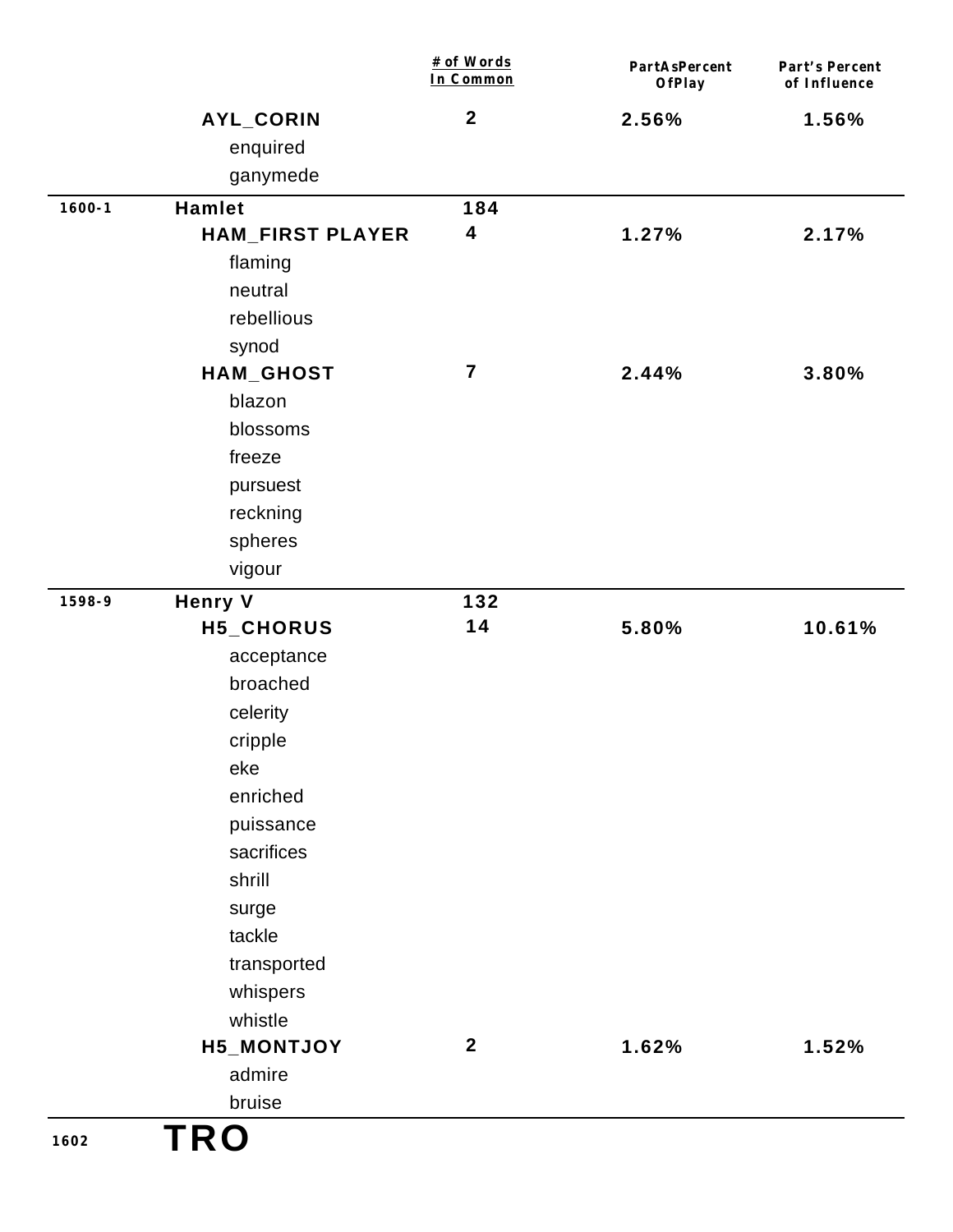|            |                         | # of Words<br>In Common | PartAsPercent<br>OfPlay | Part's Percent<br>of Influence |
|------------|-------------------------|-------------------------|-------------------------|--------------------------------|
| 1599-1600  | As You Like It          | 139                     |                         |                                |
|            | AYL_ADAM                | 5                       | 2.40%                   | 3.60%                          |
|            | debtor                  |                         |                         |                                |
|            | humorous                |                         |                         |                                |
|            | prizer                  |                         |                         |                                |
|            | sparrow                 |                         |                         |                                |
|            | thrifty                 |                         |                         |                                |
|            | AYL_CORIN               | $\overline{\mathbf{5}}$ | 2.56%                   | 3.60%                          |
|            | courtly                 |                         |                         |                                |
|            | greasy                  |                         |                         |                                |
|            | lambs                   |                         |                         |                                |
|            | pageant                 |                         |                         |                                |
|            | praising                |                         |                         |                                |
| $1600 - 1$ | <b>Hamlet</b>           | 257                     |                         |                                |
|            | <b>HAM_FIRST PLAYER</b> | $\bf 6$                 | 1.27%                   | 2.33%                          |
|            | alarm                   |                         |                         |                                |
|            | barefoot                |                         |                         |                                |
|            | flaming                 |                         |                         |                                |
|            | ilium                   |                         |                         |                                |
|            | pyrrhus                 |                         |                         |                                |
|            | roused                  |                         |                         |                                |
|            | HAM_GHOST               | ${\bf 8}$               | 2.44%                   | 3.11%                          |
|            | contrive                |                         |                         |                                |
|            | decline                 |                         |                         |                                |
|            | howsoever               |                         |                         |                                |
|            | luxury                  |                         |                         |                                |
|            | porcupine               |                         |                         |                                |
|            | tetter                  |                         |                         |                                |
|            | vigour                  |                         |                         |                                |
|            | weakest                 |                         |                         |                                |
| 1598-9     | <b>Henry V</b>          | 202                     |                         |                                |
|            | H5_CHORUS               | 23                      | 5.80%                   | 11.39%                         |
|            | attaint                 |                         |                         |                                |
|            | author                  |                         |                         |                                |
|            | beholding               |                         |                         |                                |
|            | bruised                 |                         |                         |                                |
|            | celerity                |                         |                         |                                |
|            | conjecture              |                         |                         |                                |